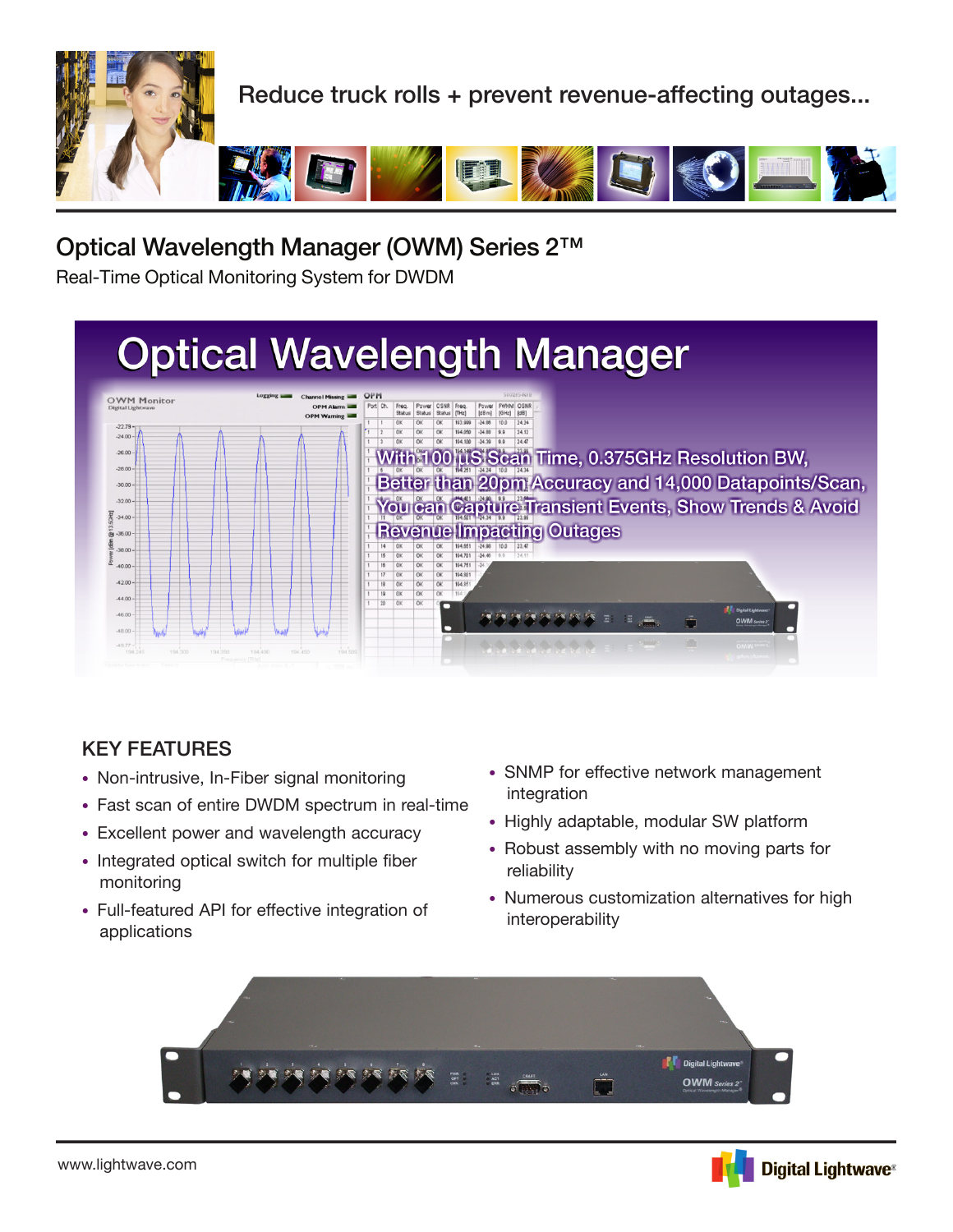# Optical Wavelength Manager (OWM) Series 2™

Real-Time Optical Monitoring System for DWDM



### OPTICAL-LAYER MONITORING SYSTEM

The Digital Lightwave OWM Series 2 is a high-performance optical layer monitoring system, combining the features of an optical spectrum analyzer and a fast optical channel monitor. It is ideal for both DWDM long haul and metropolitan area network applications.

The OWM Series 2 combines optical channel monitoring (OCM) and optical performance monitoring (OPM) into a real-time optical layer monitoring (OLM) capability. This enables proactive optical signal surveillance in the all-optical domain. Due to OWM Series 2's high optical resolution, dense DWDM channel spacing can be managed over the full spectrum. Improved tuning and detection schemes involving precision scanning techniques ensure high measurement accuracy and reliability.

The OWM Series 2 monitors the spectral characteristics over the C Band or L Band including central wavelength, power level, Optical Signal to Noise Ratio (OSNR) and Spectral Width, measured as Full Wavelength Half Maximum (FWHM). Any channel deviating from normal conditions is reported within milliseconds. Long term drift of these parameters can be tracked and analyzed, thus providing input for network tuning and resource allocation. The OWM Series 2 enables service providers to resolve channel specific problems, in some cases even before a degrading channel suffers critical data loss. This translates into less costly network downtime and the ability to avoid violation of service level agreements (SLA). The unique measurement performance of OWM Series 2 also enables diversified billing models and SLA supervision.

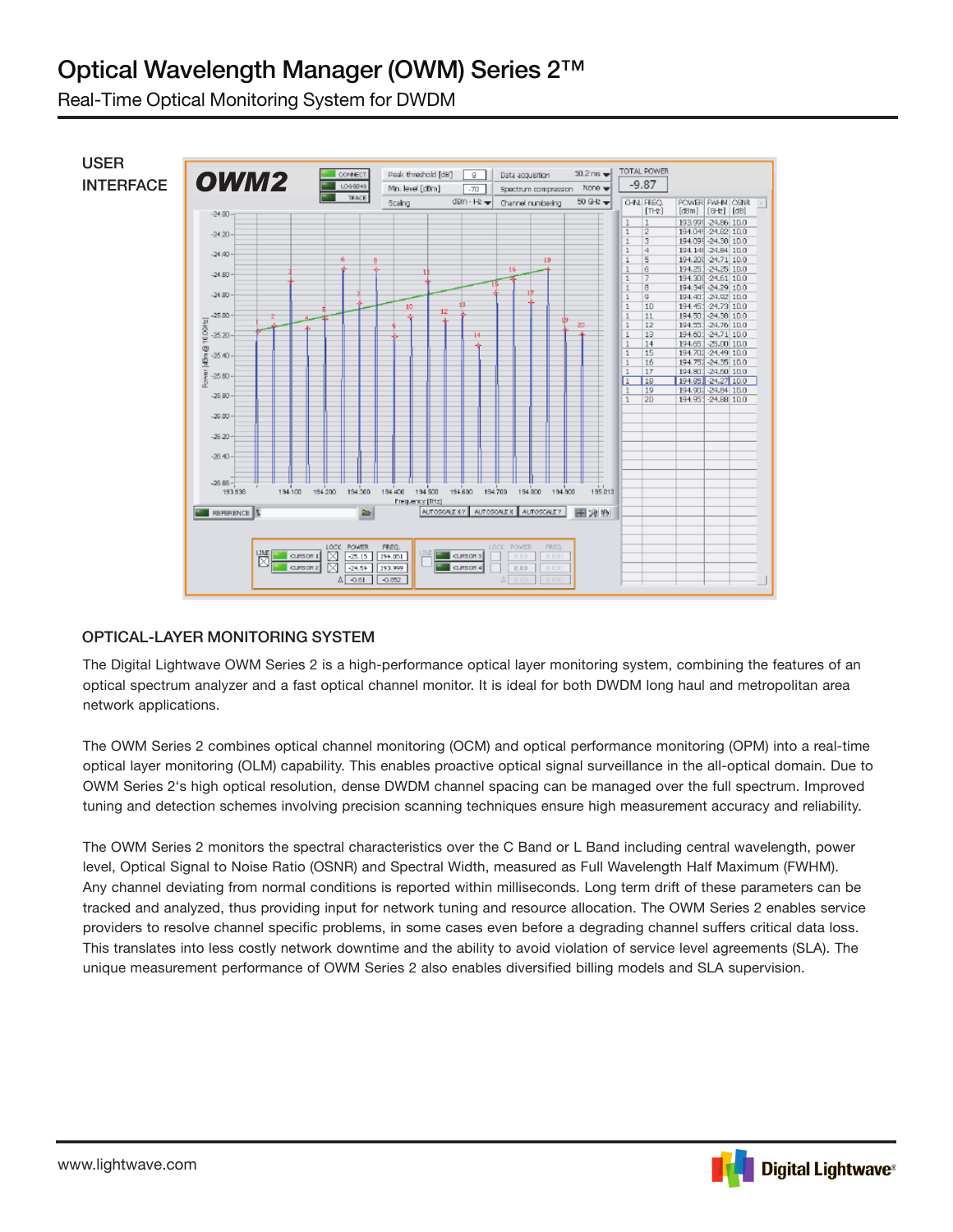## Optical Wavelength Manager (OWM) Series 2™

Real-Time Optical Monitoring System for DWDM

### OWM SERIES 2 SPECIFICATIONS

| <b>Wavelength Range</b>             | C- or L-band   |
|-------------------------------------|----------------|
| <b>Channel Power</b><br>Input Range | -10 to -40 dBm |
| Min. Channel Spacing                | $50$ GHz       |
| <b>Monitored Channels</b>           | 128 per fiber  |
| Scan Timer                          | $<$ 100 µs     |
| Sample Resolution                   | 0.375 GHz      |
| <b>Scanning Filter</b>              | 5 GHz          |
| Bandwidth (FWHM)<br>Return Loss     | -40 dB         |

#### OPTICAL PERFORMANCE MONITORING (OPM)

| OPM analysis                          | Power, Wavelength, OSNR<br>and FWHM per channel: Yes |
|---------------------------------------|------------------------------------------------------|
| OPM alerts<br>Levels per channel      | Power(4), Wavelength(4), OSNR(2)                     |
| Power Accuracy                        | $\pm 0.5$ dB (worst case)                            |
| <b>Wavelength Accuracy</b>            | $\pm 20$ pm (worst case)                             |
| <b>OSNR Accuracy</b>                  | $\pm 0.5$ dB (worst case)                            |
| <b>OSNR Dynamic Range</b><br>@ 50 GHz | 30 dB                                                |
| Response Time (typ.)                  | $50 \text{ ms}$                                      |
|                                       |                                                      |

#### OPTICAL CHANNEL MONITORING (OCM)

OCM alerts: Pc 4 levels per channel Response time (typ.) 1 ms

#### OPTICAL INTERFACE

Optical connectors SC or FC, with APC option Number of inputs 8 (custom configurations available with 1, 2 or 4 inputs)

#### COMMUNICATION INTERFACES

Serial interface RS-232 Network interface Ethernet 100base-T

#### SUPPORTED PROTOCOLS AND APPLICATIONS

| <b>SNMP</b>                                 | Yes |
|---------------------------------------------|-----|
| API over TCP/IP                             | Yes |
| Telnet                                      | Yes |
| Serial port                                 | Yes |
| Software and Firmware<br>Upgrade Via TCP/IP | Yes |

#### ENVIRONMENTAL

| Qualification                          | NEBS Level 3 Compliant |
|----------------------------------------|------------------------|
| Operating temperature $-5$ to $+60$ °C |                        |
| Operating humidity<br>(non condensing) | 5 to 85 %              |

| Storage temperature | $-40$ to $+70$ °C                            |
|---------------------|----------------------------------------------|
| Storage humidity    | 0 to 95 $%$                                  |
| <b>EMC</b>          | FCC Class A Compliant                        |
| <b>POWER</b>        |                                              |
| Power Requirements  | 90-240 VAC / -48 VDC Dual/simultaneous power |
| Power Consumption   | 15 W                                         |

#### PHYSICAL

Shelf (19" x 1 U) 420 x 254 x 44 mm

Dimensions OWM2 16.5 x 10 x 1.75 Inches

#### NETWORK MANAGEMENT SYSTEM SPECIFICATIONS

#### OPTICAL LAYER MONITORING

| Number of OWM units            | $1 - 50+$                                   |
|--------------------------------|---------------------------------------------|
| Monitoring capacity            | 1-8 fibers per unit, 1024 channels per unit |
| Surveillance (alarms)          | Power, frequency, OSNR, lost/new channel    |
| Measured channel<br>parameters | Power, frequency, OSNR, FWHM                |
| Other parameters               | Total power in spectrum                     |
| Detection time                 | 10ms (typical)                              |
| Alarm latency                  | 50ms (typical)                              |

#### FUNCTIONS

| Network map                                                       | User editable and with alarm status                                              |
|-------------------------------------------------------------------|----------------------------------------------------------------------------------|
| Alarm overview and<br>summary                                     | Yes                                                                              |
| Alarm actions                                                     | Indicators, spectrum log, email, SMS                                             |
| User-defined naming                                               | OWM units, ports and channels have                                               |
| of entities                                                       | individual names                                                                 |
| Detailed alarm                                                    | Time-stamped alarms, alarm information,                                          |
| information for each<br>node                                      | acknowledgments, history                                                         |
| procedures                                                        | Alarm acknowledgment Time stamps and user IDs track processing                   |
| Access to detailed<br>information                                 | Real-time spectrum and channel data for each node                                |
| Data storage                                                      | Alarms, channel power, frequency and OSNR, total<br>power, spectrum graph        |
| Log/storage interval                                              | 10 millisecond to 1000 hours                                                     |
| Time stamp resolution                                             | 1 millisecond                                                                    |
| Automatic connection<br>and reconnection to<br>OWM Series 2 units | Yes                                                                              |
| Log analysis                                                      | Filtered alarm logs, channel data plots, spectrum<br>browser, total power graphs |
| PLATFORM                                                          |                                                                                  |

| OWM NMS client<br>platform | Windows 2000/XP            |
|----------------------------|----------------------------|
| Communications<br>protocol | TCP/IP                     |
| Data storage               | <b>Tab separated ASCII</b> |

Note: The general specifications are presented as a baseline. Performance parameters can be optimized to match customer requirements.